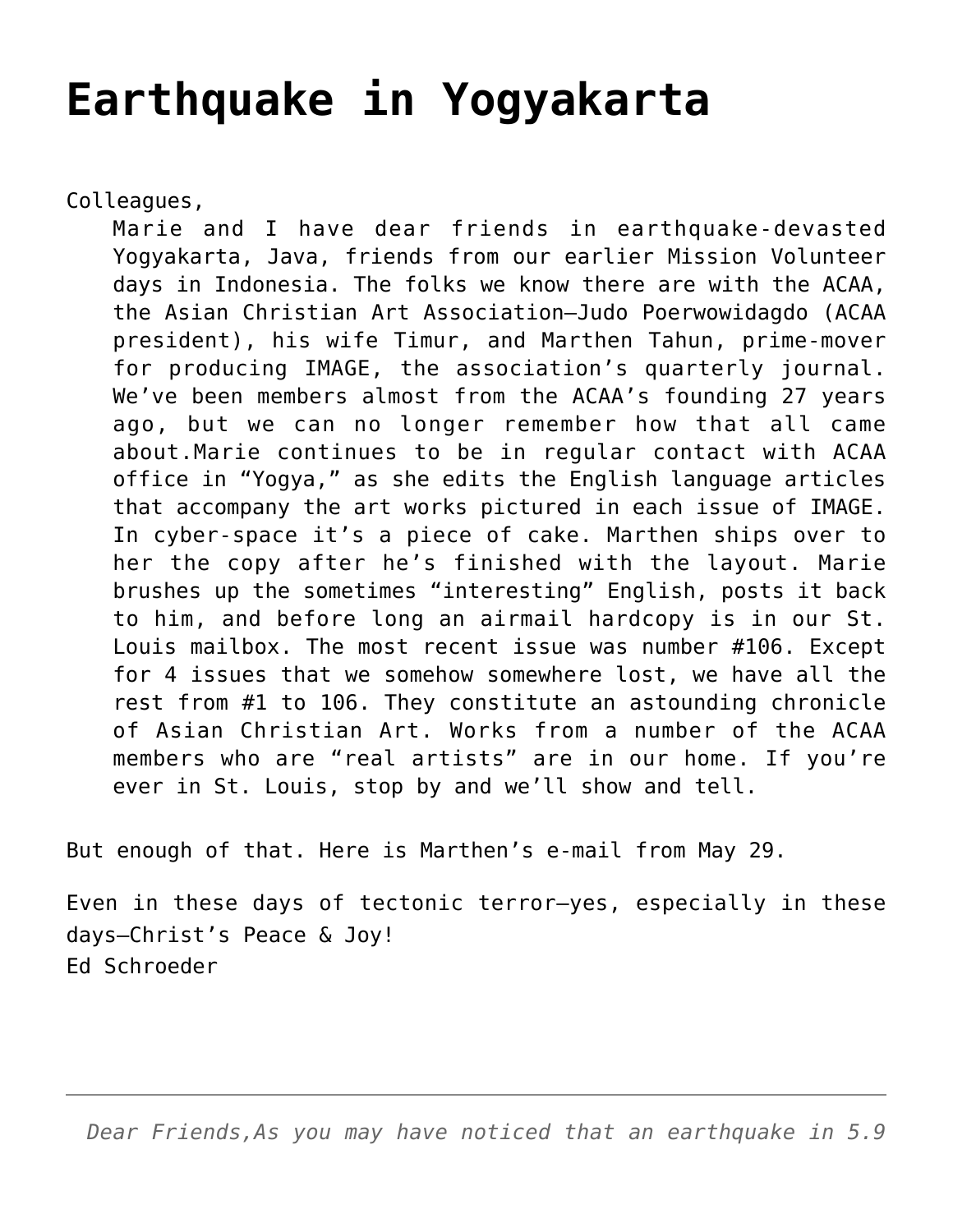*RS (some scholar says 6.2 RS) was happened in Yogyakarta at the early morning of Saturday, May 27, 2006. It was big shock for us. The book shelfs at the ACAA office was falling and the wall is cracking. However we are – Dr. Judo Poerwowidagdo, Dyah Merduwati, myself and our relatives are all right. The ellectricity and telephone networks was off but then reinstalled hours after that so we could inform relatives and friends outside the city who may have worried about us due to this tragedy. Thanks for all your support and prayer for us in Yogyakarta.*

*A great shaking only happened in a short time, but has created a great devastation in some places in Yogyakarta and the districts nearby. It took more than 5000 people's lives. Thousand and thousand more have lost their houses and their relatives as well. Hospitals in Yogyakarta are now full of wounded people while many more still at their villages waiting for the aid. A positive response to help the victims comes from many NGO, religion-affiliated organizations, groups of humanitarian workers and also from the people in town.*

*This tectonic earthquake with the epicentrum at the South Yogyakarta was unexpected tragedy, since all our attention were focused on the eruption of Merapi vulcano at the North of Yogyakarta. The aid priorities and perhaps people's attention now shift from those at the refugee camps close to the Merapi volcano to the devastation areas caused by the earthquake at the South and the East of Yogyakarta. Now people are not as panic as the first two days, however the rumor about the sequel earthquake, the uncertainty and unpredictable greater erruption of the Merapi volcano still in the concern of many people.*

*This tragedy comes when we are at the mid of the ascencion and pentecostal cellebration. It is yet a challenge for Christian, to find the image of God and His presence in the midst of those*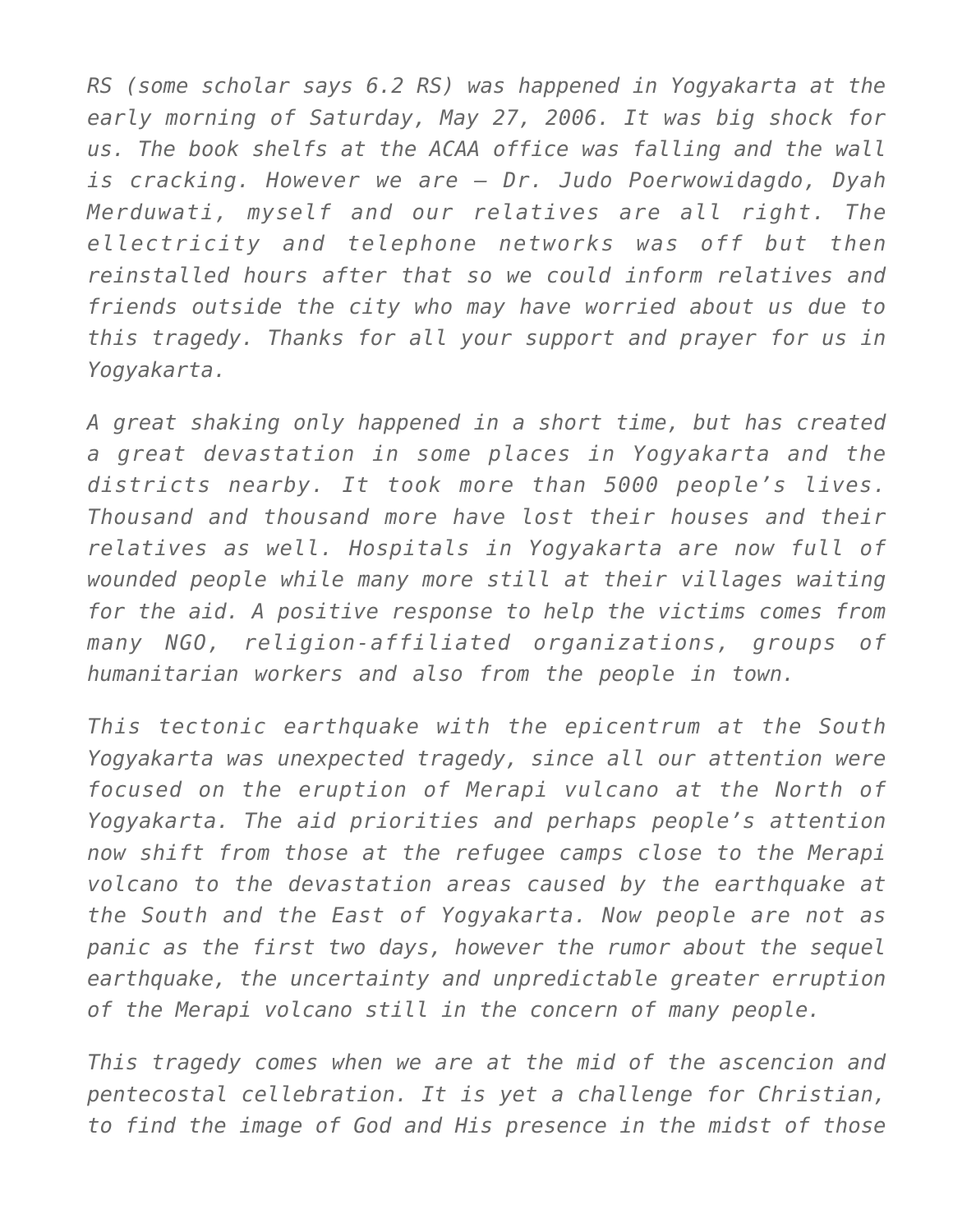*who suffer – the God that live in solidarity with those who may have lost their hope to sustain their life, the God that extends his love through us in order to show his mercy for others who are in need.*

*Good Wishes, Marthen Tahun ACAA Staff*

*Asian Christian Art Association Perum Duta Wacana 02 Jatimulya Yogykarta Indonesia 55242*

*[PS from ES. Although Marthen doesn't mention it, the ACAA needs help. Should this be your concern, say so and we'll connect you with New Zealander Ron O'Grady, the ACAA person you should talk to.]*

*PS #2 Here is the text we sent in for the 25th anniversary issue of IMAGE, #100. September 2004:*

*IMAGE –this word is a weighty Biblical term, both in the Old and the New Testaments. It is not so easy to render in modern languages. In Scripture's creation story humans are created "in God's image." Our favorite interpretation of this is that we are made to "mirror" God, to be "God-reflectors" to the whole world. But sadly, in this broken world, it is no longer true of us. We are fractured reflectors. Only Jesus Christ, the very Son of God, reflects God's image perfectly — and wonder of wonders, he restores us broken mirrors to be God-reflectors as well. As St. Paul says, we are "reformed into Christ's own image."*

*Christian artists, as restored images, mirror God especially in his mercy to the world again. Now for 100 issues our own IMAGE magazine has sought to show us the work of their hands in the*